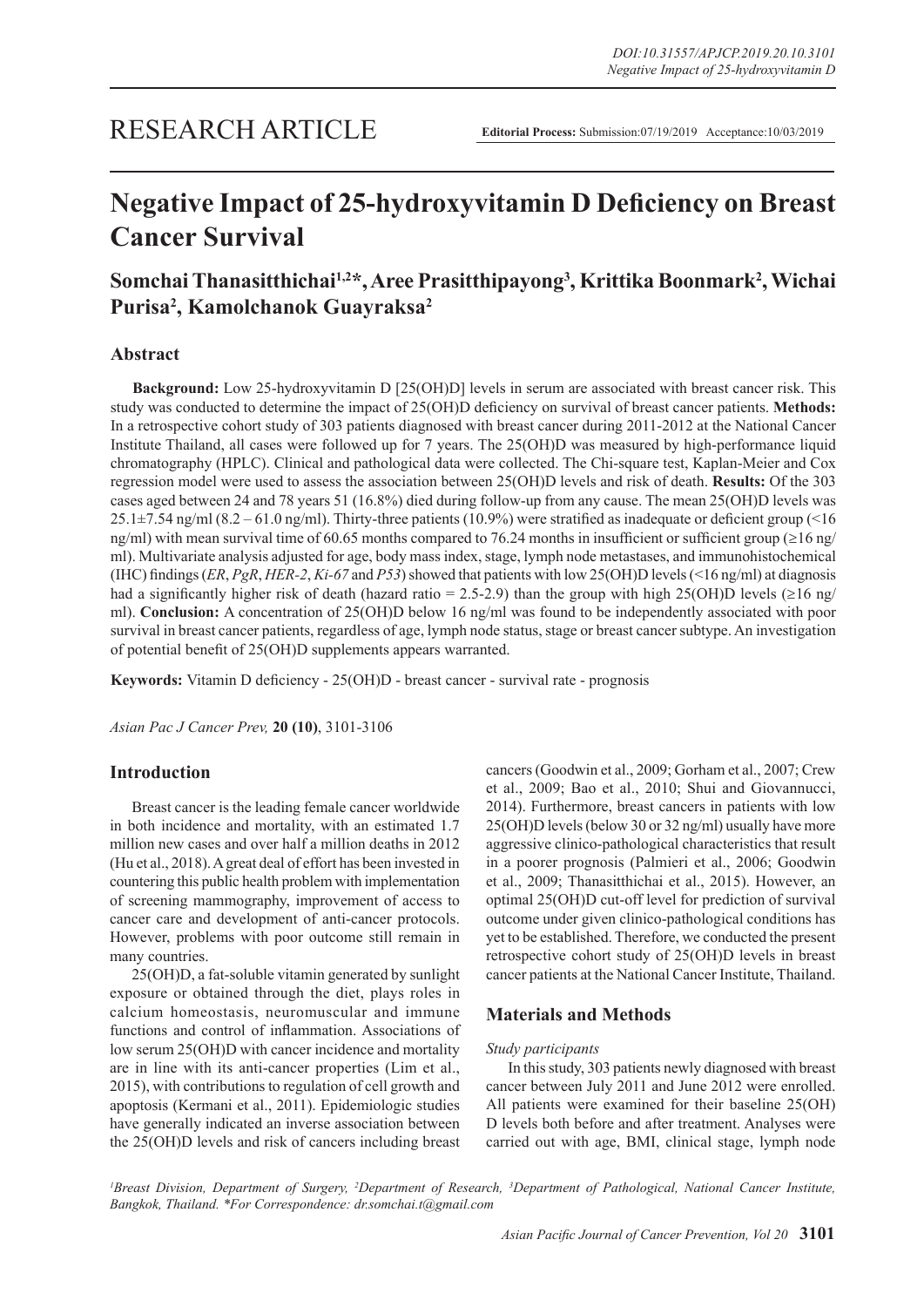#### *Somchai Thanasitthichai et al*

metastasis, *ER*, *PgR*, *HER-2*, *P53*, *Ki-67* and 25(OH) D levels as variables. The study was approved by the Institutional Review Board and Ethics Committee of NCI, Thailand. Written informed consent was obtained from all patients.

#### *Serum collection and 25(OH)D levels assessment*

Approximately 1.5 ml aliquots of serum were collected from 7 ml whole blood samples of each patient and stored at -20ºC until 25(OH)D concentrations were determined by high-performance liquid chromatography (HPLC) with UV detection at the Department of Immunology at NCI, Thailand ((after (Neyestani et al., 2007)).

#### *Statistical analysis*

The average of serum 25(OH)D levels was included in analysis, which homogeneity of variance by Cochran and Bartlett's test were not different. Adopting cut-off points from the literature (Ross et al., 2011) serum 25(OH) D levels were classified as inadequate or deficient when  $\leq$ 20 ng/ml (inadequate 12-20 ng/ml, deficient  $\leq$ 12 ng/ ml), insufficient with 20-30 ng/ml, and sufficient with >30 ng/ml. The impact of 25(OH)D deficiency on breast cancer survival was investigated using the 25(OH)D cut point of 16 ng/ml (calculated from median of IOM definitions for inadequate 25(OH)D, 12-20 ng/ml), above and below which patients were respectively considered to have sufficient and deficient levels. Descriptive statistics were applied with the Chi-square test used to evaluate the significance of differences in parameters between groups. Overall survival was calculated from the date of diagnosis to the date of last follow-up or death from any cause. To compare survival times, the Kaplan-Meier method and log-rank test were employed. Univariate and multivariate statistics were used to estimate hazard ratios (HRs) and 95% confidence intervals (95%CIs) with the Cox's proportional hazard model. Significance was concluded with p-values  $\leq 0.05$ .

#### **Results**

The mean age for the 303 patients was  $50.8\pm10.5$  years (range: 24 – 78 years). Their mean 25(OH)D concentration was  $25.1 \pm 7.54$  ng/ml  $(8.2 - 61.0$  ng/ml). Thirty-three cases constituted the deficient group (<16 ng/ml) with a mean serum 25(OH)D concentration of 13.3±1.9 ng/ml (8.2-15.6 ng/ml). The remaining 270 (86.0%) patients had a mean value of 26.6±6.7 ng/ml (16.0-61.0 ng/ml). Cases with high 25(OH)D levels ( $\geq$ 16 ng/ml) were mainly early stage or with *HER-2* negative status ( $p = 0.042$  and 0.046, respectively) as detailed in Table 1.

The mean survival time was 74.8 months, with an overall survival (OS) of 81.5% at 60 months. Breast cancer patients in the deficient group  $(\leq 16 \text{ ng/ml})$  had poorer outcomes for overall survival compared with patients with sufficient  $25(OH)D (≥16 ng/ml) (p = 0.002)$ . In the deficient patients with older age, BMI ( $\geq$ 23 kg/ m<sup>2</sup>), advance stage, lymph node metastasis, negative for *PgR*, *HER-2*, *P53*, *Ki-67*, and positive for ER showed significantly poorer 5 year-survival rate compared to their sufficient counterparts ( $p = 0.003, 0.007, 0.024$ , 0.001, 0.001, 0.001, 0.001, 0.027, and 0.012, respectively) (Table 2). Figure 1 shows Kaplan-Meier plots. Patients with deficient serum 25(OH)D levels had a significantly poorer overall survival than the patients with sufficient serum 25(OH)D levels ( $p = 0.002$ ).

We conducted univariate and multivariate analysis to determine risk factors affecting breast cancer survival. The multivariate findings after adjustment for age, body mass index, stage, lymph node metastases, IHC findings (*ER*, *PgR*, *HER-2*, *Ki-67* and *P53*) showed that patients with 25(OH)D levels <16 ng/ml at diagnosis had a significantly higher risk of death (hazard ratio  $= 2.5 - 2.9$ ) than the group with 25(OH)D levels  $\geq$ 16 ng/ml (Table 3).

#### **Discussion**

From our analysis, we found that application of a cut-off



Figure 1. Kaplan-Meier plot for overall survival in breast cancer patients with serum 25(OH)D levels <16 ng/ml versus  $\geq$ 16 ng/ml.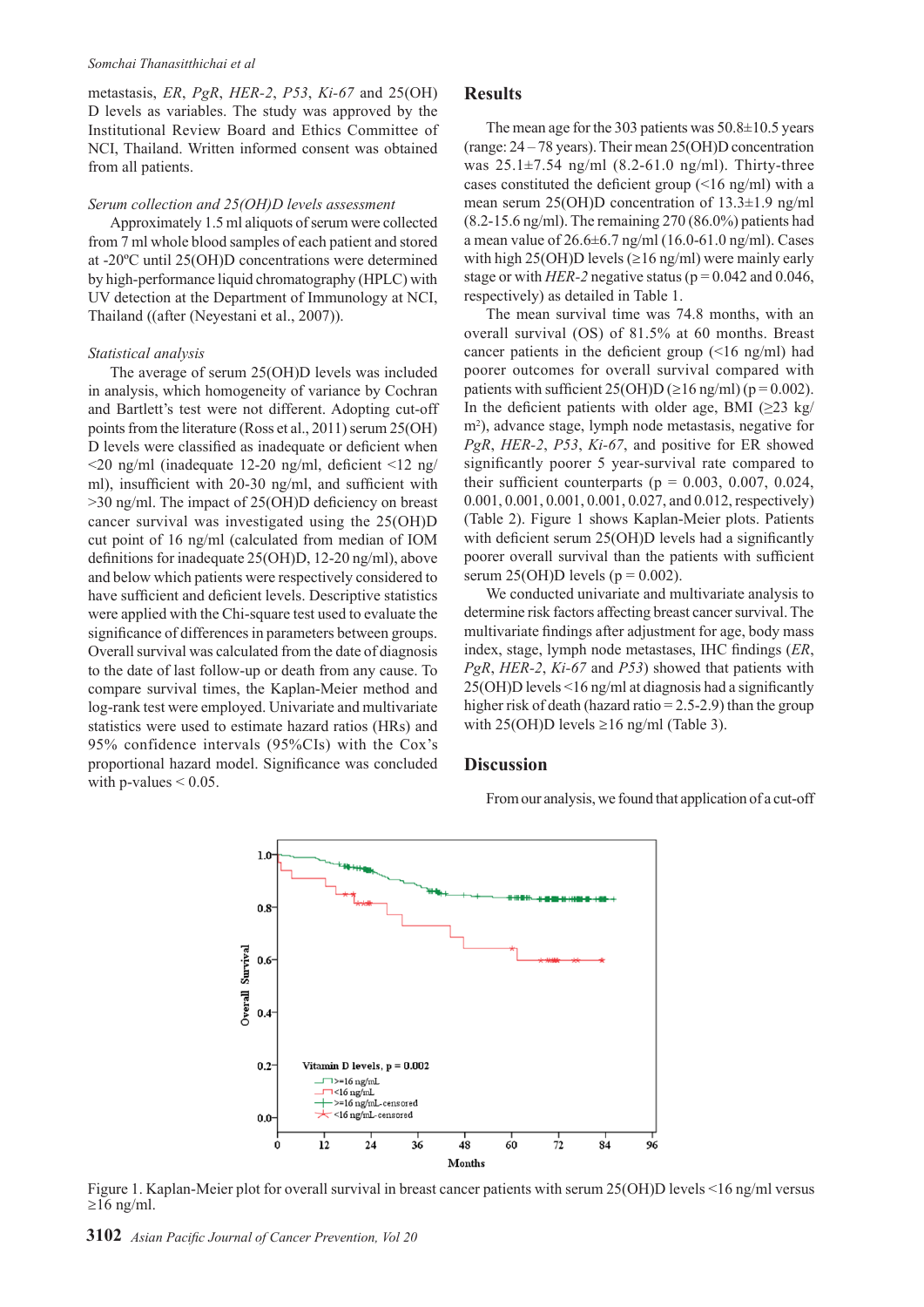| Table 1. Patient Characteristics and 25(OH)D Levels |  |  |  |  |
|-----------------------------------------------------|--|--|--|--|
|-----------------------------------------------------|--|--|--|--|

| Characteristics   | Total<br>$n$ (%) | Deficient<br>$(\leq 16$ ng/ml)<br>$n(^{0}/_{0})$ | Sufficient<br>$(\geq 16$ ng/ml)<br>$n$ (%) | p-<br>value |
|-------------------|------------------|--------------------------------------------------|--------------------------------------------|-------------|
| Age group (years) |                  |                                                  |                                            | 0.332       |
| $50$              | 143 (47.4)       | 13(39.4)                                         | 130(48.3)                                  |             |
| $\geq 50$         | 159 (52.6)       | 20(60.6)                                         | 139 (51.7)                                 |             |
| BMI $(kg/m2)$     |                  |                                                  |                                            | 0.424       |
| $<$ 23            | 128 (43.4)       | 16(50.0)                                         | 112(42.6)                                  |             |
| $\geq$ 23         | 167(56.6)        | 16(50.0)                                         | 151 (57.4)                                 |             |
| Clinical Stage    |                  |                                                  |                                            | 0.042       |
| Stages I-II       | 189 (69.5)       | 16(53.3)                                         | 173(71.5)                                  |             |
| Stages III-IV     | 83 (30.5)        | 14(46.7)                                         | 69(28.5)                                   |             |
| LN metastasis     |                  |                                                  |                                            | 0.49        |
| Positive          | 117(51.3)        | 15(57.7)                                         | 102(50.5)                                  |             |
| Negative          | 111 (48.7)       | 11(42.3)                                         | 100(49.5)                                  |             |
| ER                |                  |                                                  |                                            | 0.94        |
| Positive          | 170 (64.9)       | 19(65.5)                                         | 151 (64.8)                                 |             |
| Negative          | 92(35.1)         | 10(34.5)                                         | 82 (35.2)                                  |             |
| <b>PR</b>         |                  |                                                  |                                            | 0.776       |
| Positive          | 129 (49.2)       | 15(51.7)                                         | 114 (48.9)                                 |             |
| Negative          | 133 (50.8)       | 14(48.3)                                         | 119(51.1)                                  |             |
| HER-2             |                  |                                                  |                                            | 0.046       |
| Positive          | 49 (19.2)        | 6(22.2)                                          | 43 (18.9)                                  |             |
| Equivocal         | 52(20.4)         | 10(37.0)                                         | 42(18.4)                                   |             |
| Negative          | 154 (60.4)       | 11(40.7)                                         | 143 (62.7)                                 |             |
| P53               |                  |                                                  |                                            | 0.299       |
| Positive          | 206(78.0)        | 24 (85.7)                                        | 182(77.1)                                  |             |
| Negative          | 58 (22.0)        | 4(14.3)                                          | 54 (22.9)                                  |             |
| Ki-67             |                  |                                                  |                                            | 0.225       |
| Positive          | 238 (93.3)       | 22 (88.0)                                        | 216 (93.9)                                 |             |
| Negative          | 17(6.7)          | 3(12.0)                                          | 14(6.1)                                    |             |

PR, progesterone receptor; HER-2, human epithelial growth factor receptor-2.

value of 16 ng/ml for serum 25(OH)D levels is appropriate for division of patients regarding risk of mortality. Our findings are in line with other reports that low serum 25(OH)D has a negative effect on overall and disease-free survival (Ismail et al., 2018; Yao et al., 2017). Moreover, in an additional analysis, by dividing the patients into 3 groups: inadequate (<16 ng/ml), insufficient (16-30 ng/ ml), and sufficient (>30 ng/ml) levels, we found that not only the patients with serum 25(OH)D >30 ng/ml had no survival benefit from higher 25(OH)D, but also they had worse survival trend compared to the intermediate level (data not shown). This might imply that the vitamin D supplement might have no additional benefit in patients who are not actually deficient.

Investigation of prognostic effects of serum 25(OH) D levels in a prospective cohort of 512 women with early breast cancer, revealed those with serum 25(OH)D levels  $\leq$ 20 ng/ml had poorer overall survival (HR = 1.73; 95%) CI, 1.05-2.86) compared to those with  $>28.8$  ng/ml, on univariate analysis. However, no statistical significance was found after adjusting for age, tumor stage, nodal

|             |  |  | Table 2. Five Year Overall Survival Proportions with  |  |
|-------------|--|--|-------------------------------------------------------|--|
|             |  |  | Patient Characteristics According to the Serum 25(OH) |  |
| $D$ cut-off |  |  |                                                       |  |

| Characteristics        | n   | 5-year survival (%) |                 | p-value |
|------------------------|-----|---------------------|-----------------|---------|
|                        |     | $<$ 16ng/ml         | $\geq 16$ ng/ml |         |
| Vitamin D              | 303 | 64.3                | 83.5            | 0.002   |
| Age (years)            |     |                     |                 | 0.003   |
| < 50                   | 143 | 80.8                | 89              |         |
| $\geq 50$              | 159 | 54                  | 78.2            |         |
| BMI 23 $\text{kg/m}^2$ |     |                     |                 | 0.007   |
| $<$ 23                 | 128 | 81.3                | 75.1            |         |
| $\geq$ 23              | 167 | 51.9                | 91.9            |         |
| Clinical stage         |     |                     |                 | 0.024   |
| $I-II$                 | 189 | 81.8                | 92.6            |         |
| <b>III-IV</b>          | 83  | 42.9                | 61.3            |         |
| LN metastasis          |     |                     |                 | 0.001   |
| Positive               | 117 | 45                  | 72.2            |         |
| Negative               | 111 | 87.5                | 96.5            |         |
| ER                     |     |                     |                 | 0.001   |
| Positive               | 170 | 52.1                | 86.2            |         |
| Negative               | 92  | 70                  | 77.7            |         |
| PgR                    |     |                     |                 | 0.001   |
| Positive               | 129 | 61.9                | 90.3            |         |
| Negative               | 133 | 57.1                | 76.2            |         |
| HER-2                  |     |                     |                 | 0.012   |
| Positive               | 49  | 62.5                | 70.6            |         |
| Equivocal              | 52  | 75                  | 76              |         |
| Negative               | 154 | 51.1                | 88.2            |         |
| P53                    |     |                     |                 | 0.001   |
| Positive               | 206 | 65.5                | 85.7            |         |
| Negative               | 58  | 50                  | 75.6            |         |
| Ki-67                  |     |                     |                 | 0.027   |
| Positive               | 238 | 67.9                | 82.9            |         |
| Negative               | 17  | 66.7                | 85.7            |         |

stage, estrogen receptor status, and histological grading on multivariate analysis (HR =  $1.60$ ; 95%CI, 0.96-2.64) (Goodwin et al., 2009). In the study by Lim et al. clinico-pathological data were collected for patients, including serum 25(OH)D levels at diagnosis and at annual follow-up until 2012. Patients with advanced stage disease or older age in the non-deficient group  $(\geq 20 \text{ ng})$ ml), showed a significantly better survival compared with the deficient group, suggesting that sustaining optimal serum 25(OH)D levels should be advised for breast cancer patients (Lim et al., 2015). In a Norwegian study, patients who were diagnosed with breast cancer with higher serum 25(OH)D levels (>35 ng/ml) had a significantly decreased risk of breast cancer-specific mortality compared to those with lower serum 25(OH)D levels (<20 ng/ml) (Tretli et al., 2012). In a randomized clinical trial patients with high levels of 25(OH)D prior to chemotherapy had significantly improved overall survival and progression-free survival (Ng et al., 2019).

Mohr et al. also found that high serum 25(OH)D status was associated with lower mortality in patients with breast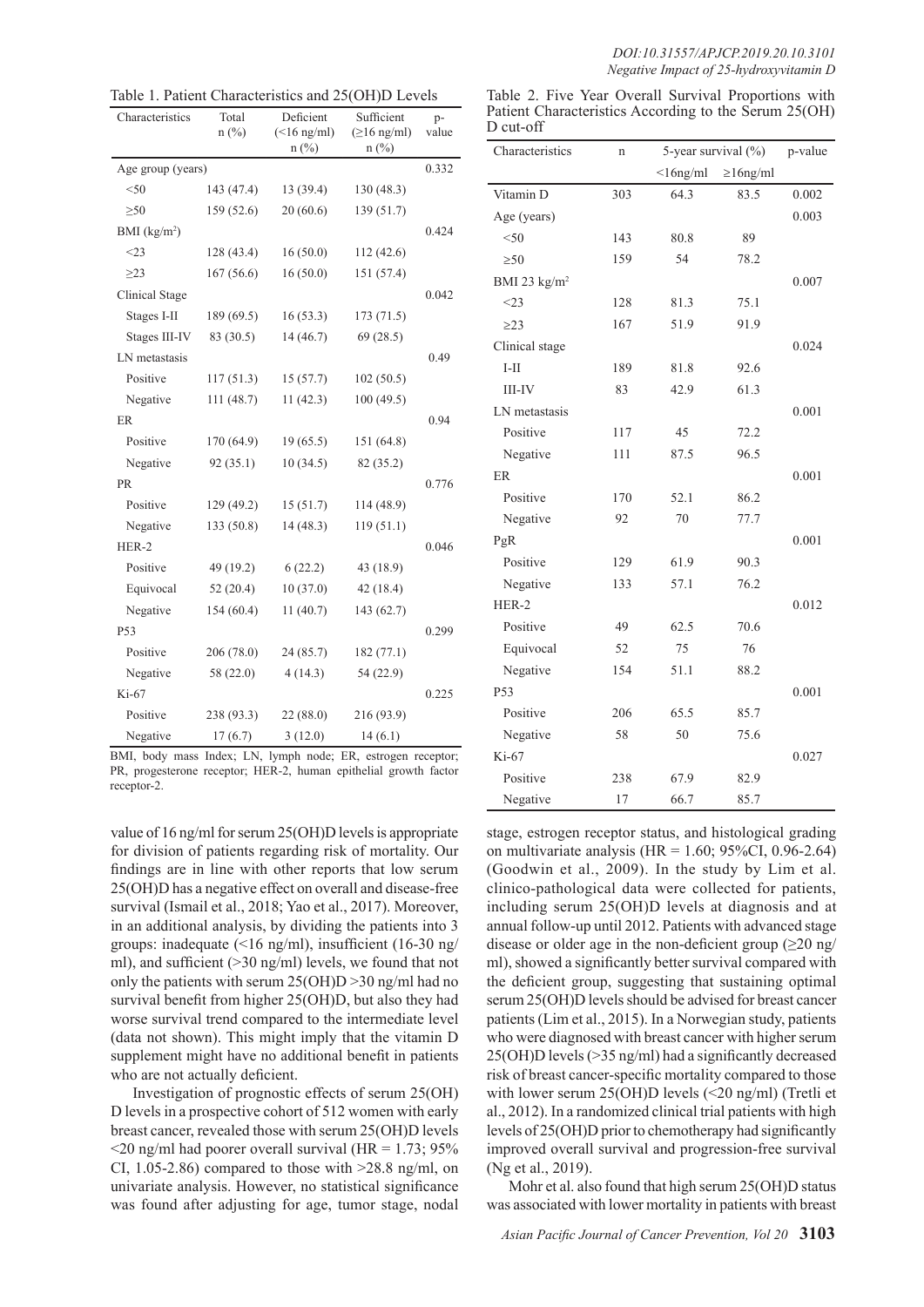|                                                 | Overall survival       |         |                     |         |
|-------------------------------------------------|------------------------|---------|---------------------|---------|
|                                                 | Unadjusted HRa (95%CI) | p-value | Adjusted HR (95%CI) | p-value |
| 25(OH)D levels stratified by age $\frac{b}{b}$  |                        |         |                     |         |
| Insufficient/sufficient ( $\geq 16$ ng/ml)      | Reference              |         | Reference           |         |
| Inadequate $(\leq 16$ ng/ml)                    | 2.626 (1.344-5.130)    | 0.005   | 2.474 (1.084-5.644) | 0.031   |
| 25(OH)D levels stratified by BMI c              |                        |         |                     |         |
| Insufficient/sufficient ( $\geq 16$ ng/ml)      | Reference              |         | Reference           |         |
| Inadequate $(\leq 16$ ng/ml)                    | 2.541 (1.261-5.122)    | 0.009   | 2.699 (1.161-6.272) | 0.021   |
| 25(OH)D levels stratified by Stage <sup>c</sup> |                        |         |                     |         |
| Insufficient/sufficient ( $\geq 16$ ng/ml)      | Reference              |         | Reference           |         |
| Inadequate $(\leq 16$ ng/ml)                    | 2.138 (1.086-4.207)    | 0.028   | 2.429 (1.148-5.139) | 0.02    |
| 25(OH)D levels stratified by HER-2°             |                        |         |                     |         |
| Insufficient/sufficient ( $\geq 16$ ng/ml)      | Reference              |         | Reference           |         |
| Inadequate $(\leq 16$ ng/ml)                    | 2.448 (1.188-5.045)    | 0.015   | 2.499 (1.095-5.704) | 0.03    |
| 25(OH)D levels stratified by LN <sup>d</sup>    |                        |         |                     |         |
| Insufficient/sufficient ( $\geq 16$ ng/ml)      | Reference              |         | Reference           |         |
| Inadequate $(\leq 16$ ng/ml)                    | 3.190 (1.557-6.534)    | 0.002   | 2.493 (1.090-5.704) | 0.03    |
| 25(OH)D levels stratified by PR <sup>e</sup>    |                        |         |                     |         |
| Insufficient/sufficient ( $\geq 16$ ng/ml)      | Reference              |         | Reference           |         |
| Inadequate $(\leq 16$ ng/ml)                    | 2.942 (1.494-5.794)    | 0.002   | 2.559 (1.113-5.884) | 0.027   |
| 25(OH)D levels stratified by P53 °              |                        |         |                     |         |
| Insufficient/sufficient ( $\geq 16$ ng/ml)      | Reference              |         | Reference           |         |
| Inadequate $(\leq 16$ ng/ml)                    | 2.972 (1.469-6.014)    | 0.002   | 2.518 (1.098-5.773) | 0.029   |
| 25(OH)D levels stratified by ER <sup>f</sup>    |                        |         |                     |         |
| Insufficient/sufficient ( $\geq 16$ ng/ml)      | Reference              |         | Reference           |         |
| Inadequate (<16 ng/ml)                          | 3.115 (1.581-6.141)    | 0.001   | 2.966 (1.399-6.286) | 0.005   |
| 25(OH)D levels stratified by Ki-67 <sup>g</sup> |                        |         |                     |         |
| Insufficient/sufficient (≥16 ng/ml)             | Reference              |         | Reference           |         |
| Inadequate $(\leq 16$ ng/ml)                    | 2.325 (1.075-5.031)    | 0.032   | 2.462 (1.050-5.773) | 0.038   |

| Table 3. Univariate and Multivariate Analyses Evaluating the Baseline Risk Factors that Affect Survival |  |  |
|---------------------------------------------------------------------------------------------------------|--|--|
|---------------------------------------------------------------------------------------------------------|--|--|

<sup>a</sup>, Hazard ratio; <sup>b</sup>, Adjusted for LN, ER, and HER-2; °, Adjusted for age, LN, and ER; <sup>d</sup>, Adjusted for age, ER, and HER-2; °, Adjusted for age, LN, ER, and HER-2;  $f$ , Adjusted for age, LN, and HER-2;  $g$ , Adjusted for LN and p53"

cancer, recommending that a normal range (30-80 ng/ ml) should be maintained with appropriate monitoring (Mohr et al., 2014). In addition, O'Brien et al., (2017) reported high serum 25(OH)D levels and regular 25(OH) D supplement use to be associated with lower rates of breast cancer, especially in postmenopausal women. Similar findings were recently published by Estébanez et al., (2018). From a meta-analysis Kim and Je (2014) concluded that high 25(OH)D status is weakly associated with low breast cancer risk, but strongly associated with better breast cancer survival. Low 25(OH)D levels may be more significantly associated with locally advanced or metastatic breast cancer compared with early stages (Palmieri et al., 2006). Overall, the results support the hypothesis that 25(OH)D supplementation is useful in breast cancer prevention.

However a cohort study of 585 breast cancer survivors higher serum 25(OH)D was associated with improved survival, but the result was not statistically significant and interpretation is difficult (Villaseñor et al., 2013). Furthermore, other results did not support recommendations for vitamin D supplementation to improve breast cancer outcome (Lohmann et al., 2015). In a very recent nationwide, randomized, placebo-controlled trial, with a two-by-two factorial design, 25(OH) D (cholecalciferol) at a dose of 2,000 IU per day did not result in a lower incidence of invasive cancer or cardiovascular event than placebo (Manson et al., 2019).

As a strength of this study, we used a longitudinal cohort. As a possible limitation, to should be mentioned that only a single measurement of serum 25(OH)D levels was made. However, serum 25(OH)D has been reported to remain relatively stable over time, so this may not cause significantly bias (McKibben et al., 2016; Hu et al., 2018). A previous study found some evidence that serum 25(OH) D varies during the calendar year (Fohner et al., 2016).

For explanation of anticancer effects, 25(OH)D can regulate the whole process of tumorigenesis from initiation to metastasis and cell-microenvironment interactions.  $1α,25$ -dihydroxyvitamin D ( $1α,25(OH)$ <sub>2</sub>D<sub>3</sub>, calcitriol) roles are mediated by the vitamin D receptor (VDR) (Hu et al., 2018). Regulation of apoptosis, autophagy, inhibits cell proliferation, differentiation, epithelial-mesenchymal transition (EMT), and cell-microenvironment interactions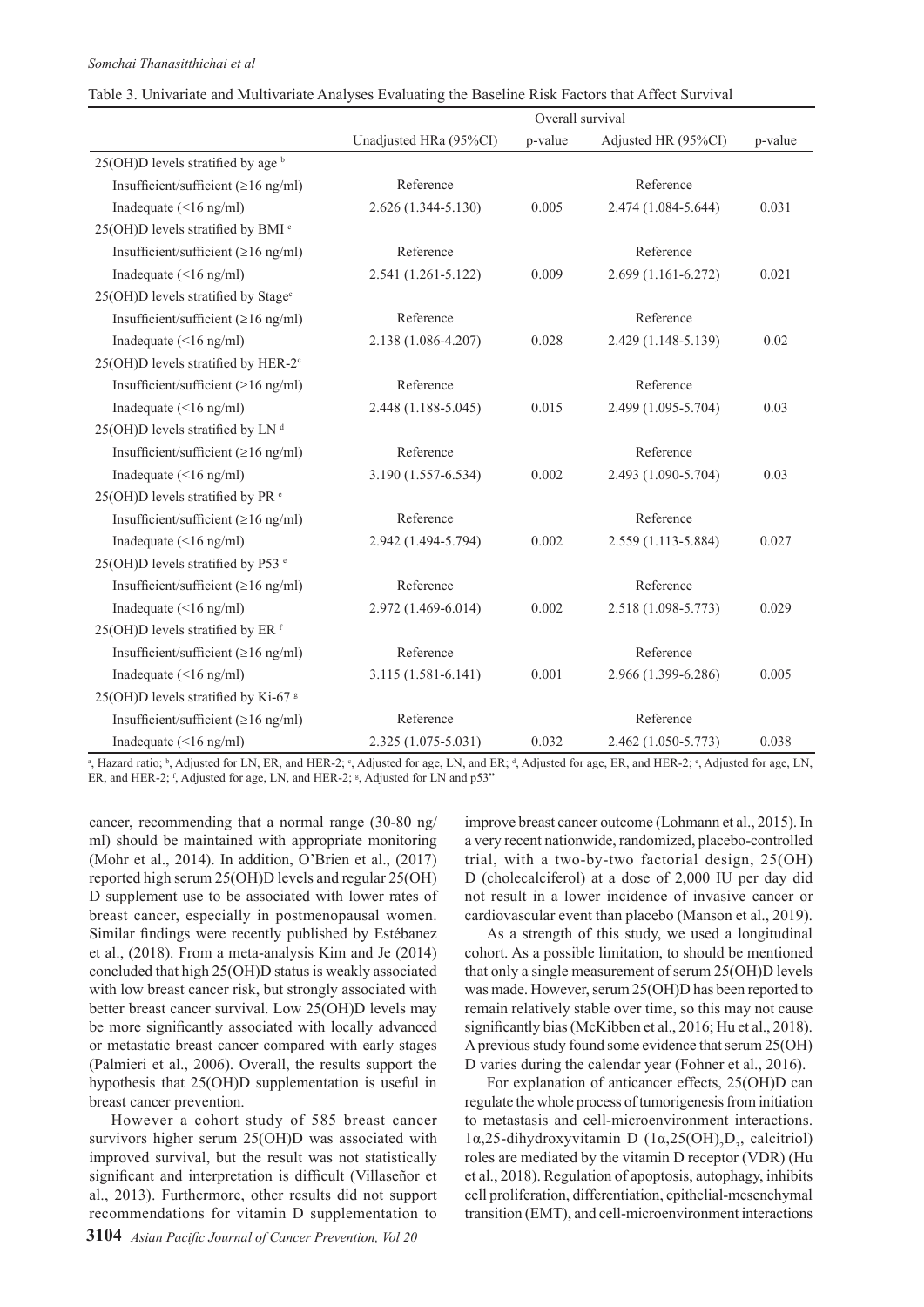have been proposed (Jeon and Shin, 2018). Metastasis is a complex and multistep process, during which circulating tumor cell (CTC) spread from the primary tumor mass, in the reversible EMT form to the distant organs. Once distant organs are reached, these mesenchymal tumor cells reverse to an epithelial identity via mesenchymal-epithelial (MET) to regain the ability to proliferate (Thanasitthichai et al., 2015).

Furthermore, vitamin D also activates transcription factors of FoxO protein, which control cell proliferation and survival by inducing deacetylation and dephosphorylation, for example, in neuroblastoma cells (Jeon and Shin, 2018). FoxO is a tumor suppressor associated with longevity. There is evidence that  $1\alpha$ , 25-dihydroxyvitamin D<sub>3</sub>  $(1\alpha, 25(OH)_{2}D_{3}$ , calcitriol) and FoxO regulate common target genes. VDR is linked with FoxO protein and also regulates the sirtuin 1 (Sirt1) class III histone deacetylase (HDAC) and protein phosphatase 1, providing a molecular basis for cancer chemopreventive actions of  $1\alpha, 25(OH)_2D_3$ (An et al., 2010). Apoptosis can be induced by 25(OH) D compound  $(1\alpha, 25(OH))_2D_3$ , EB 1089, and CB 1093) inhibited by Bcl-2 in MCF-7 and T47D human breast cancer cells expressing wild-type and mutant p53, respectively. This finding may indicate potential for treatment of tumors that are resistant to therapeutic agents that are dependent on the activation of p53 and/or caspases (Mathiasen et al., 1999).

In conclusion, our findings suggest that low levels of serum 25(OH)D are significantly associated with poor survival of breast cancer patients. It remains unclear whether adding vitamin D supplement to traditional breast cancer therapy would be a safe way to improve overall survival of breast cancer patients. Further prospective cohort studies and clinical trials are needed for clarification.

### **Acknowledgments**

We would like to thank you Dr. Malcolm Anthony Moore and Dr. Sunanta Chariyalertsak for being good advisors and preparing the manuscript. This study was supported by a grant from National Cancer Institute, Thailand.

#### *Statement conflict of Interest*

We declare that we have no conflict of interest.

# **References**

- An BS, Tavera-Mendoza LE, Dimitrov V, et al (2010). Stimulation of Sirt1-regulated FoxO protein function by the ligand-bound vitamin D receptor. *Mol Cell Biol*, **30**, 4890–4900.
- Bao Y, Ng K, Wolpin BM, et al (2010). Predicted vitamin D status and pancreatic cancer risk in two prospective cohort studies. *Br J Cancer*, **102**, 1422–7.
- Crew KD, Gammon MD, Steck SE, et al (2009). Association between plasma 25-hydroxyvitamin D and breast cancer risk. *Cancer Prev Res Phila Pa*, **2**, 598–604.
- Estébanez N, Gómez-Acebo I, Palazuelos C, et al (2018). Vitamin D exposure and risk of breast cancer: a meta-analysis. *Sci Rep*, **8**, 9039.
- Fohner AE, Wang Z, Yracheta J, et al (2016). Genetics, diet, and season are associated with serum 25-hydroxycholecalciferol concentration in a Yup'ik study population from Southwestern Alaska. *J Nutr*, **146**, 318–25.
- Freedman DM, Looker AC, Chang SC, et al (2007). Prospective study of serum vitamin D and cancer mortality in the United States. *J Natl Cancer Inst*, **99**, 1594–1602.
- Goodwin PJ, Ennis M, Pritchard KI, et al (2009). Prognostic effects of 25-hydroxyvitamin D levels in early breast cancer. *J Clin Oncol*, **27**, 3757–63.
- Gorham ED, Garland CF, Garland FC, et al (2007). Optimal vitamin D status for colorectal cancer prevention: a quantitative meta analysis. *Am J Prev Med*, **32**, 210–6.
- Hu K, Callen DF, Li J, et al (2018). Circulating vitamin D and overall survival in breast cancer patients: a dose-response meta-analysis of cohort studies. *Integr Cancer Ther*, **17**, 217–25.
- Ismail A, El-Awady R, Mohamed G, et al (2018). Prognostic significance of serum vitamin D levels in Egyptian females with breast cancer. *Asian Pac J Cancer Prev*, **19**, 571–6.
- Jeon SM, Shin EA (2018). Exploring vitamin D metabolism and function in cancer. *Exp Mol Med*, **50**, 20.
- Kermani IA, Kojidi HT, Gharamaleki JV, et al (2011). Association of serum level of 25 hydroxy-vitamin D with prognostic factors for breast cancer. *Asian Pac J Cancer Prev*, **12**, 1381–4.
- Kim Y, Je Y (2014). Vitamin D intake, blood 25(OH)D levels, and breast cancer risk or mortality: a meta-analysis. *Br J Cancer*, **110**, 2772–84.
- Lim ST, Jeon YW, Suh YJ (2015). Association between alterations in the serum 25-hydroxyvitamin D status during follow-up and breast cancer patient prognosis. *Asian Pac J Cancer Prev*, **16**, 2507–13.
- Lohmann AE, Chapman JAW, Burnell MJ, et al (2015). Prognostic associations of 25 hydroxy vitamin D in NCIC CTG MA.21, a phase III adjuvant randomized clinical trial of three chemotherapy regimens in high-risk breast cancer. *Breast Cancer Res Treat*, **150**, 605–11.
- Manson JE, Cook NR, Lee IM, et al (2019). Vitamin D supplements and prevention of cancer and cardiovascular disease. *N Engl J Med*, **380**, 33–44.
- Mathiasen IS, Lademann U, Jäättelä M (1999). Apoptosis induced by vitamin D compounds in breast cancer cells is inhibited by Bcl-2 but does not involve known caspases or p53. *Cancer Res*, **59**, 4848–56.
- McKibben RA, Zhao D, Lutsey PL, et al (2016). Factors associated with change in 25-hydroxyvitamin D levels over longitudinal follow-Up in the ARIC Study. *J Clin Endocrinol Metab*, **101**, 33–43.
- Mohr SB, Gorham ED, Kim J, et al (2014). Meta-analysis of vitamin D sufficiency for improving survival of patients with breast cancer. *Anticancer Res*, **34**, 1163–6.
- Neyestani TR, Gharavi A, Kalayi A (2007). Determination of serum 25-hydroxy cholecalciferol using high-performance liquid chromatography: a reliable tool for assessment of vitamin D status. *Int J Vitam Nutr*, **77**, 341–6.
- Ng K, Nimeiri HS, McCleary NJ, et al (2019). Effect of high-dose vs standard-dose vitamin D3 supplementation on progression-free survival among patients with advanced or metastatic colorectal cancer: The SUNSHINE Randomized Clinical Trial. *JAMA*, **321**, 1370–9.
- O'Brien KM, Sandler DP, Taylor JA, et al (2017). Serum vitamin D and risk of breast cancer within five Years. E*nviron Health Perspect*, **125**, 077004.
- Palmieri C, MacGregor T, Girgis S, et al (2006). Serum 25-hydroxyvitamin D levels in early and advanced breast cancer. *J Clin Pathol*, **59**, 1334–6.